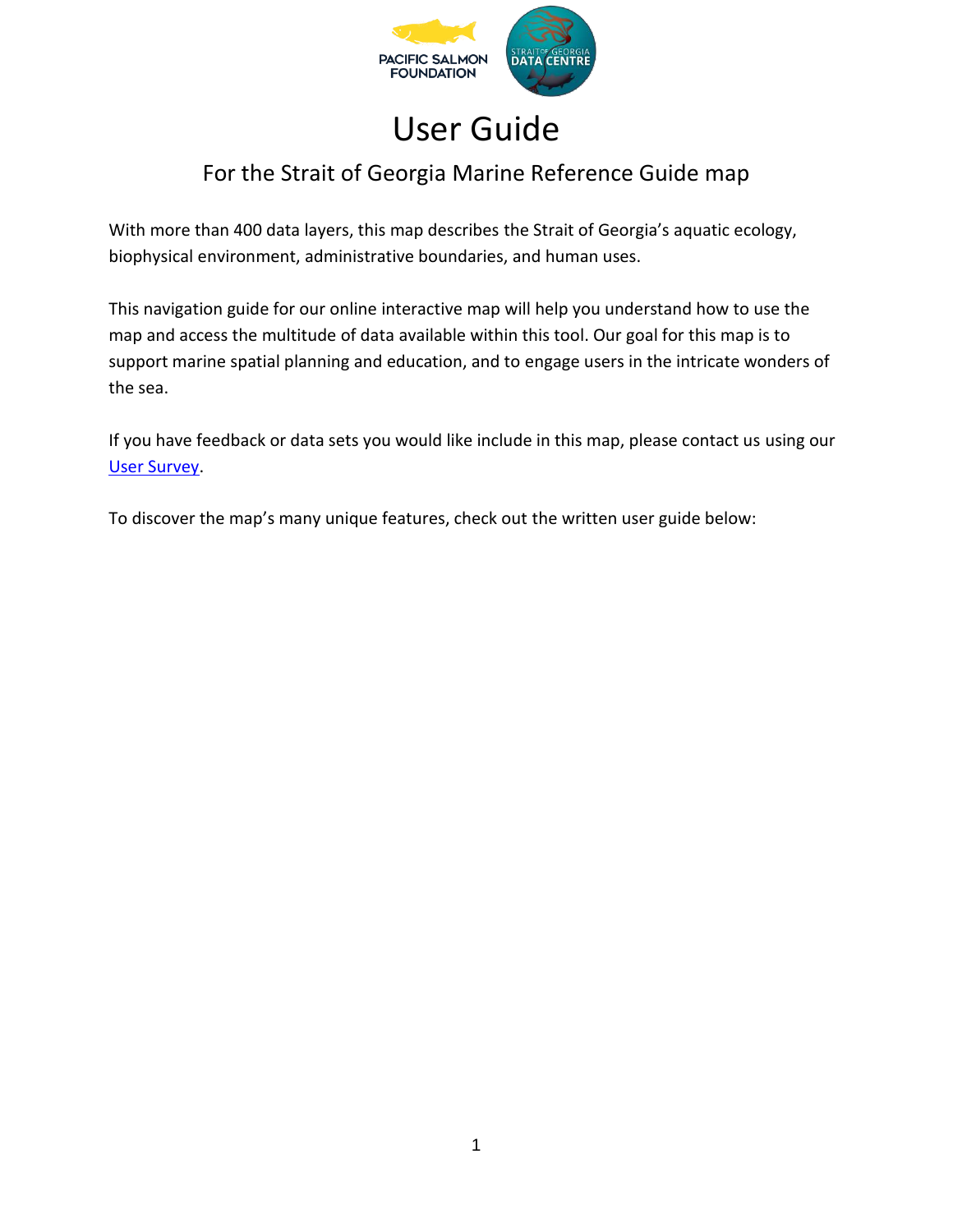

## **Icons**

Let's start with the icons on the top right.

# **Layers List**

Use this button to navigate and select which data to display in the map. To find the data layers, start by clicking the Layers List icon  $\geq$ . You will see a list of categories such as ECOLOGY and HUMAN USE. When you click on a category name, it will open a menu with a box next to each layer on the list. To see that layer on the map, simply click and a checkmark will appear in the

 $\mathsf{box} \vee$ . Voila: you should now see that layer on the map.

Click on any category name or layer to expand the list. Then click the checkboxes  $\blacktriangleright$  beside the layers you wish to see.

Some categories and features have large datasets that can take time to load. If the layer doesn't appear within a minute, refresh your web browser page or re-click the box.

\* Tip: If you're looking for a specific layer (i.e eelgrass) you can type the keyword into the search bar within the Layers List  $\geq$  pop up. The category name(s) and layer(s) that include eelgrass in the name will be the only data layers left to view.

| Layer List<br>́       |  |  |
|-----------------------|--|--|
| Search layers by name |  |  |

\*Tip: You can Turn all layers on, Turn all layers off, Expand all layers and Collapse all layers. We do not recommend turning all layers on as there are so many layers that it may cause the map to crash. Within Layers List  $\geqslant$  and beside Operation Layers you can click this icon  $\overline{\sim}$  for those options.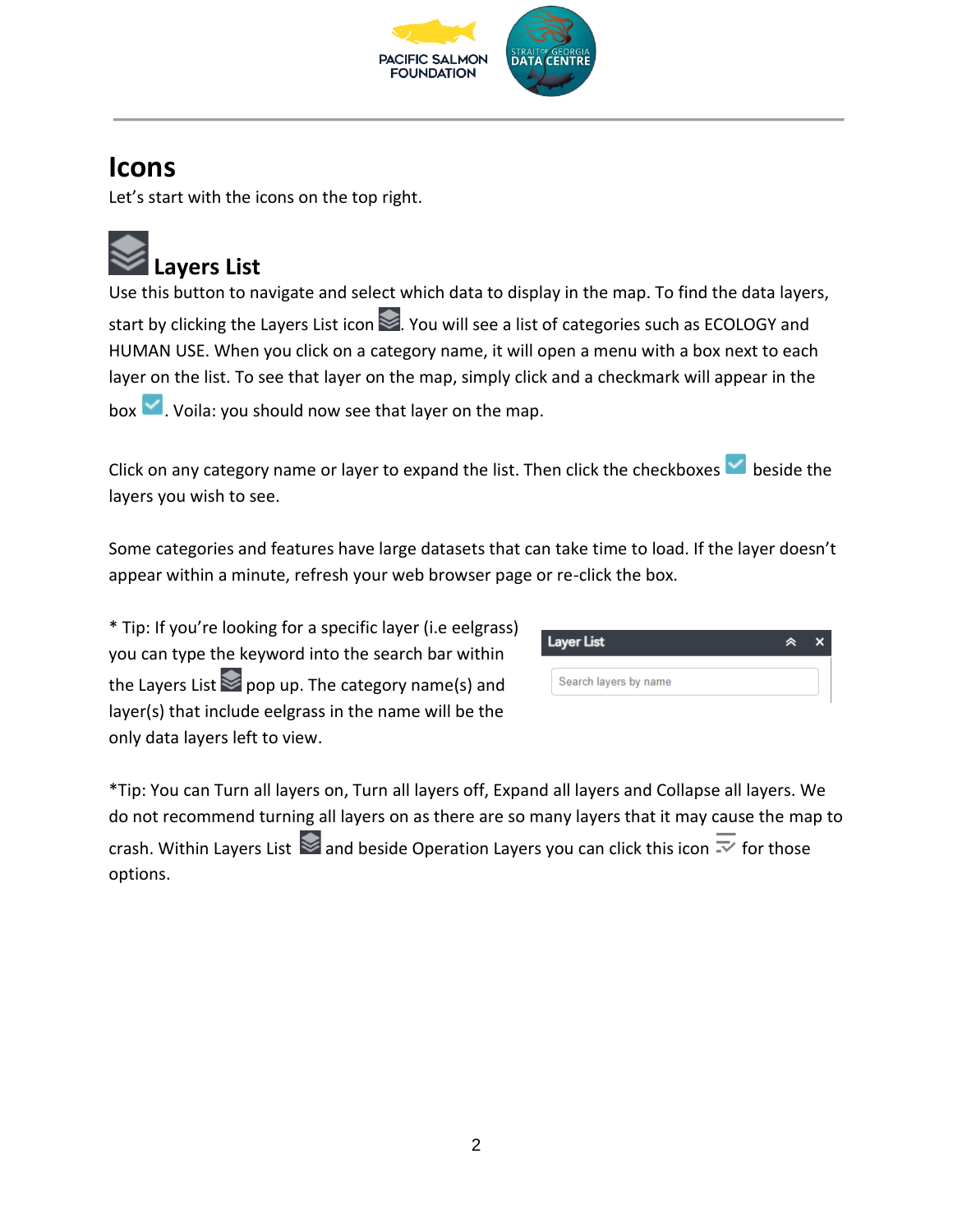



Click this button to display the legend with descriptions of the layers that you have selected from Layers List.

\*Tip: Another way is to click the ellipse right of the layer name to display the legend in the Layers List.



## **Case Studies**

We have pre-selected groups of data layers for users who may have a special interest in planning or education case studies. For example, marine traffic, distribution of killer whales, zoning, and more. You can add your own bookmarks, but they are erased after you leave the map.



\*Tip: Default view — After viewing specific data layers you can revert back to the default view and map extent with this bookmark that can be found in Case Studies  $\Box$ .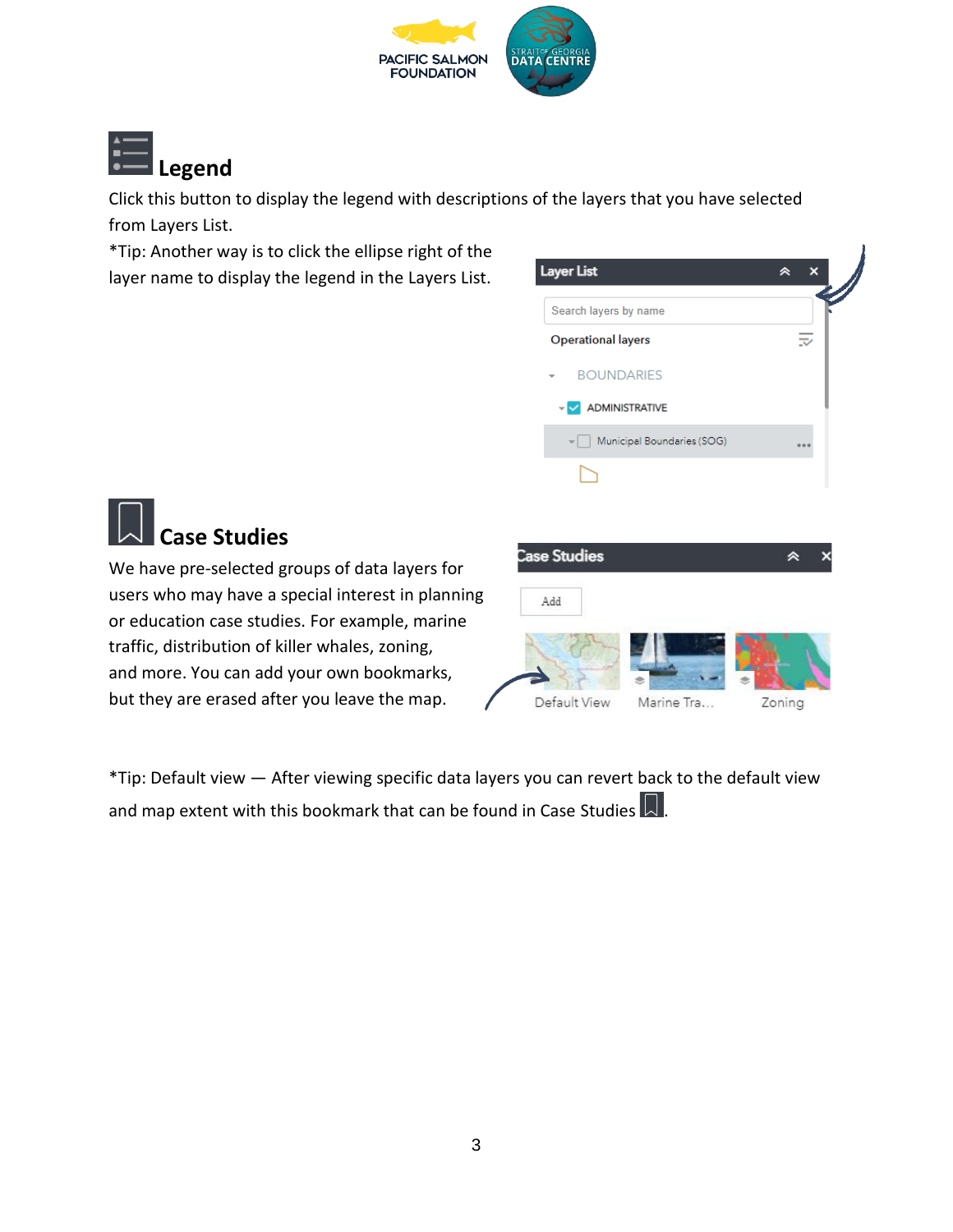



The best way to access the attribute fields for a particular data layer is to click on the data layer symbol on the actual map. This will highlight the symbol in blue and the associated feature attributes will pop up on the right. Use the Popup Panel a to review attributes associated with each data layer, or click the Strait of Georgia Data Centre logo to be taken to the Marine Data BC portal where you can read the dataset metadata or learn more about downloading the data.



\*Tip: Sometimes if you click on a symbol on the map to see it's attributes and there are lots of layers on, the map will display the layer "on top". If you don't see the attributes you're looking for no worries! For example, if in the metadata popup it says 1 of 6, that means that where you clicked on the map has 6 sets of features' attributes. In order to find the one you're looking for

click the small play button  $\mathbf{t}$  to the right to cycle through the 6 sets.

| Popup Panel |       |  |
|-------------|-------|--|
| (1 of 73)   | Clear |  |

## **Add Data**

You can add your own data to the map to overlay with our existing data layers. The web app accepts data in SHP, CSV, KML, GPS or GeoJSON format.



In the top left side of the map you will find icons that allow you to measure distance and area, draw, print and share. There are also icons to zoom in/out and a search bar to search for attributes or locations.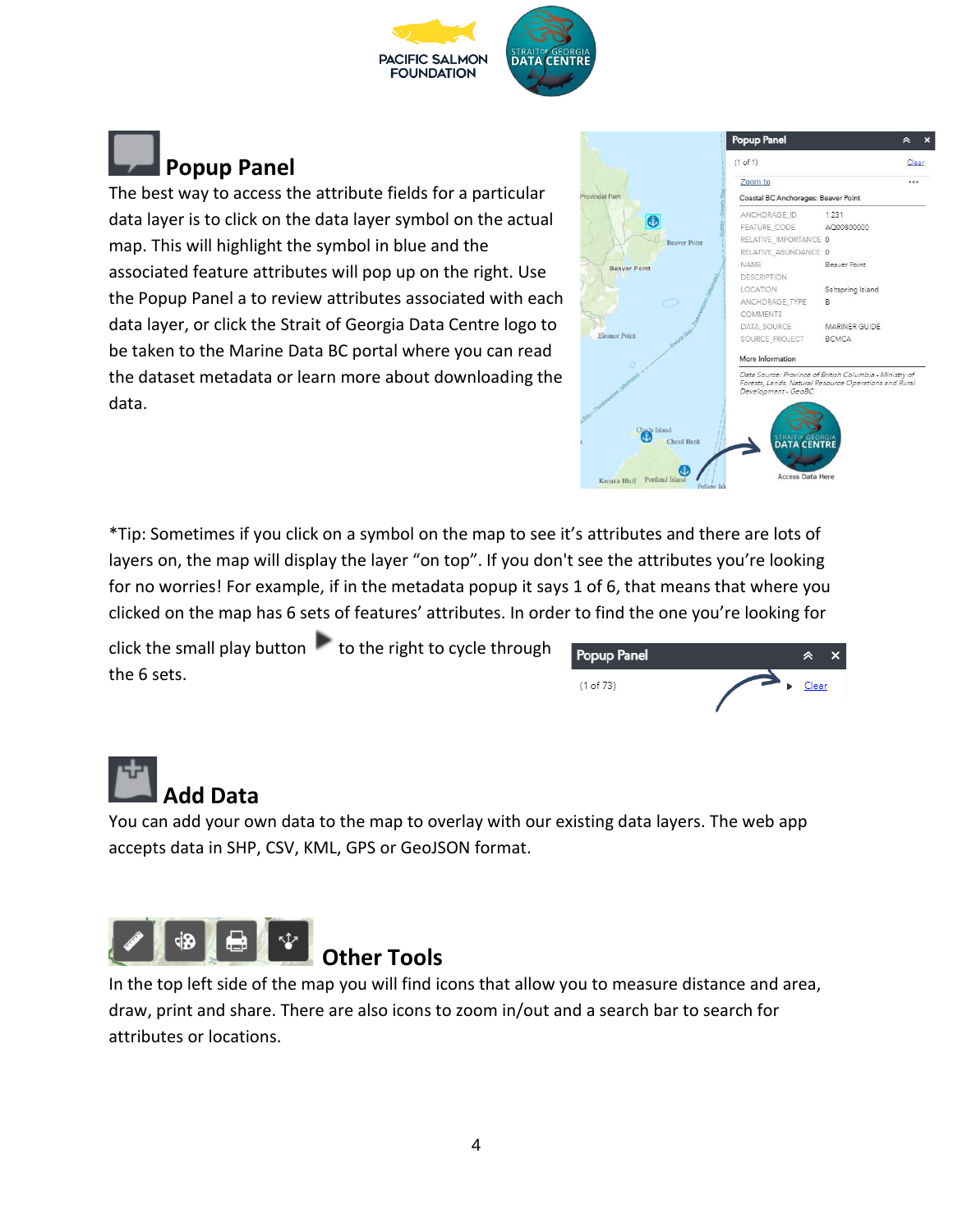



This house icon on the left will re-centre the map to its original default position.



This full screen icon is helpful if you're doing a lot of zooming in and out within the map.

## **Submerge into the Data!**

For the information enthusiasts that want to dive deeper into the map's technical features...

#### **Attribute Tables**

Each data layer has a data table view associated with it that you can explore by selecting the data layer in the map, or by selecting the 'View in Attribute Table' option within the Layers

List tab. For the latter option, open the Layers List  $\blacktriangleright$ , then right-click the ellipse (…) on the right side of the data layer you are interested in. That will open a menu with options, the last being "View in Attribute Table".



\* Tip: Looking for a shortcut to the attribute table? Click the up arrow at the bottom-middle of the map. The attribute table will appear in the bottom half of your screen, where you can zoom to a specific feature or filter the data based on common characteristics. To do this you must ensure the bottom slider of the attribute table is to the left and if you hover over the leftmost box